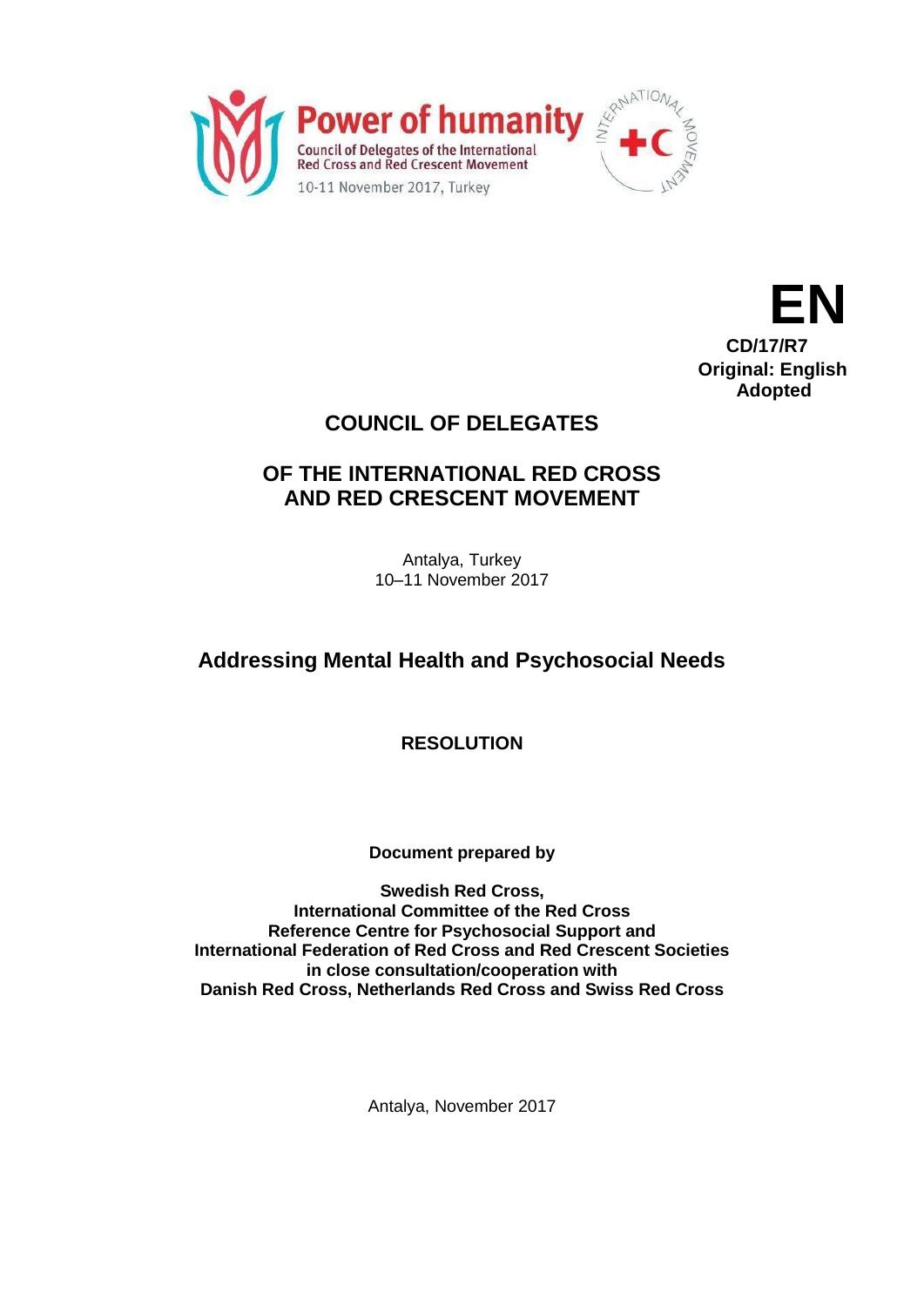### **RESOLUTION**

### **Addressing Mental Health and Psychosocial Needs**

The Council of Delegates,

*expressing* its deep concern about mental health and psychosocial needs that arise as a consequence of armed conflict, natural disasters and other emergencies, including those arising as a result of migration, and *recognizing* the urgent need to increase efforts to address them,

*recognizing* the respective roles and mandates of the different components of the International Red Cross and Red Crescent Movement in working to protect the health and dignity of the persons affected,

*acknowledging* the important work that is currently being carried out by the different components of the Movement to respond to mental health and psychosocial needs, and *recognizing* that such services and programmes of National Societies may cover mental health and psychosocial needs arising as a result of other situations such as marginalization, isolation and extreme poverty,

*recognizing* that the mental health of the Movement's volunteers and staff is often affected in the course of their work,

*recognizing* the need for the Movement to address these consequences in a coherent manner,

*acknowledging* the existing normative frameworks protecting mental health, including international humanitarian law and international human rights law,

*recognizing* that it is important to do no harm and that factors such as age, gender, disability, health, legal status, deprivation of liberty and displacement can further increase risk and impact needs and vulnerability,

*taking into consideration* the stigma that can surround mental health issues and the adverse consequences this can have on preventing and addressing mental health and psychosocial needs,

*recalling and reaffirming* Red Cross and Red Crescent Movement commitments to take action to respond to mental health and psychosocial needs in resolutions adopted by the International Conference of the Red Cross and Red Crescent (including Resolution 27, New Delhi 1957; Resolution 11, Geneva 1986; Resolution 2, Geneva 1995; Resolution 1, Geneva 1999; Resolution 1, Geneva 2007, Annex, Declaration: Together for humanity; Resolution 2, Geneva 2011; Resolution 5, Geneva 2015; Resolution 3, Geneva 2015) and resolutions adopted by the Council of Delegates (including Resolution 5, Geneva 1995, Plan of Action Regarding Children in Armed Conflict; Resolution 4, Geneva 2007, Restoring Family Links Strategy 2008–2018; Resolution 6, Nairobi 2009, Movement Strategy on Landmines, Cluster